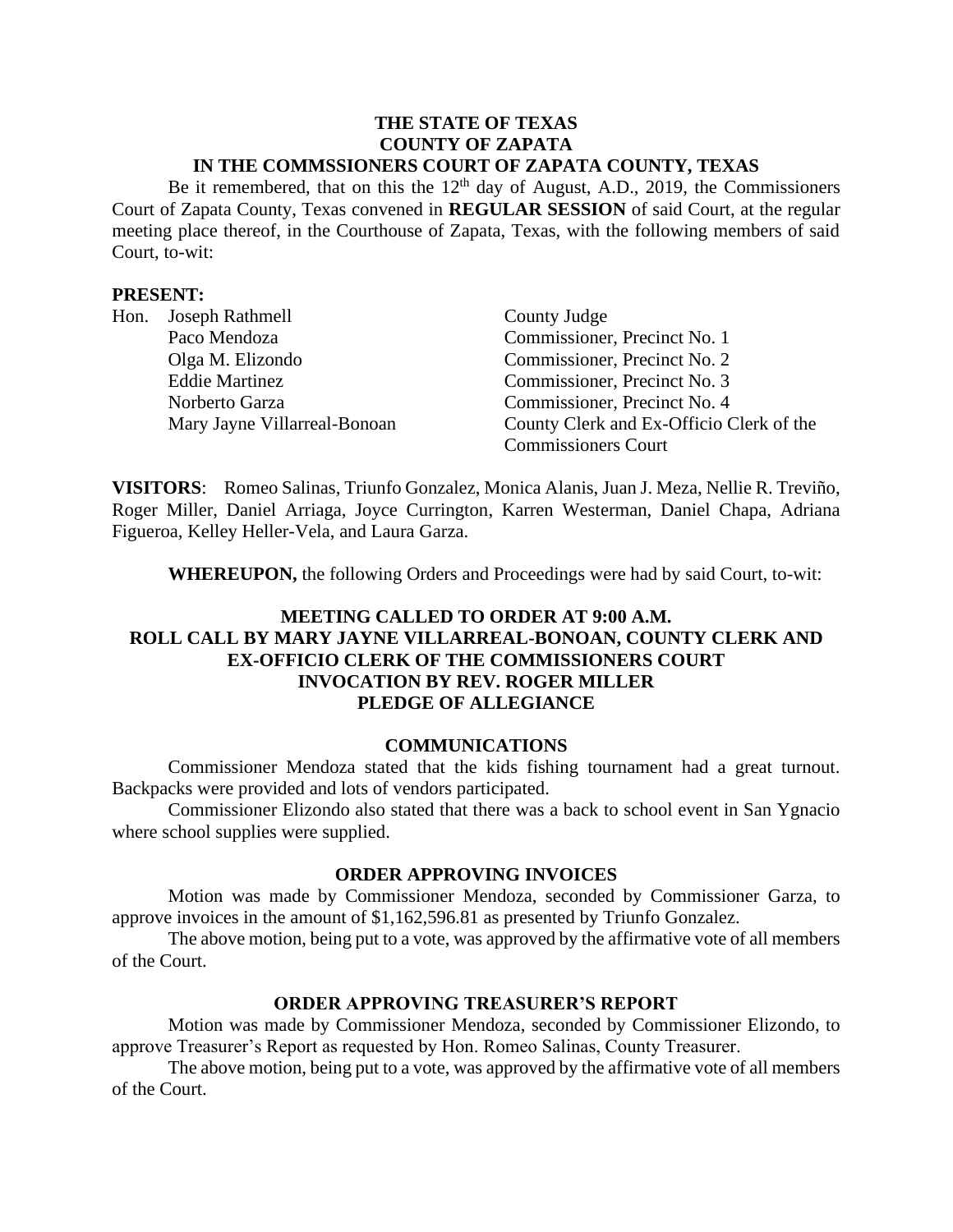### **ORDER APPROVING CHECKS ISSUED**

Motion was made by Commissioner Garza, seconded by Commissioner Mendoza, to approve checks issued in the amount of \$1,597,276.81 as requested by Hon. Romeo Salinas, County Treasurer.

The above motion, being put to a vote, was approved by the affirmative vote of all members of the Court.

### **TAX / ASSESSOR COLLECTOR'S REPORT**

Tax Assessor/Collector's office reported Hotel-Motel tax collections in the amount of \$6,604.15 for the month of July for year-to-date collections in an amount of \$92,394.79 and year– to-date tax collections at a rate of 88.88% for a total base tax collected of \$5,914,340.96.

# **CERTIFICATION OF ANNUAL COMPENSATION FOR COUNTY AUDITOR, ASSISTANT AUDITOR, AND COURT REPORTER**

Certification of annual compensation for County Auditor, Assistant Auditor, Assistant Auditor and Court Reporter, as follows:

| Slot# | Title                                    | <b>Name</b>             | <b>Compensation</b> |
|-------|------------------------------------------|-------------------------|---------------------|
|       | <b>County Auditor</b>                    | <b>Triunfo Gonzalez</b> | \$64,000.00         |
|       | Deputy Auditor                           | Roberta S. Meza         | \$35,011.00         |
|       | Deputy Auditor                           | Dioni Hernandez         | \$30,872.00         |
|       | 49 <sup>th</sup> District Court Reporter | Cynthia Lenz            | \$12,322.00         |

(No motions were made.)

#### **No one was present for the following item**

Presentation on the International Bridge Project as requested by Carlos Villarreal.

## **ORDER APPROVING REQUEST FOR PROPOSALS FOR REPAIR OF THE ZAPATA COUNTY COMMUNITY CENTER**

Motion was made by Commissioner Martinez, seconded by Commissioner Mendoza, to approve request proposals for the repair of the Zapata Community Center as requested by Hon. Joe Rathmell, County Judge.

The above motion, being put to a vote, was approved by the affirmative vote of all members of the Court.

## **ORDER APPROVING REQUEST FOR PROPOSALS FOR REPAIR OF ZAPATA COUNTY REGIONAL JAIL/SHERIFF'S DEPARTMENT JAIL**

Motion was made by Commissioner Garza, seconded by Commissioner Mendoza, to approve request proposals for the for roof repair of the Zapata County Regional Jail/Sheriff's Department Jail as requested by Hon. Joseph Rathmell, County Judge.

The above motion, being put to a vote, was approved by the affirmative vote of all members of the Court.

### **ORDER APPROVING INTERLOCAL AGREEMENT BETWEEN LUBBOCK COUNTY AND ZAPATA COUNTY FOR REGIONAL PUBLIC DEFENDER FOR CAPITAL CASES FY 2020-2021**

Motion was made by Commissioner Garza, seconded by Commissioner Mendoza, to approve an Interlocal Agreement between Lubbock County and Zapata County for the Regional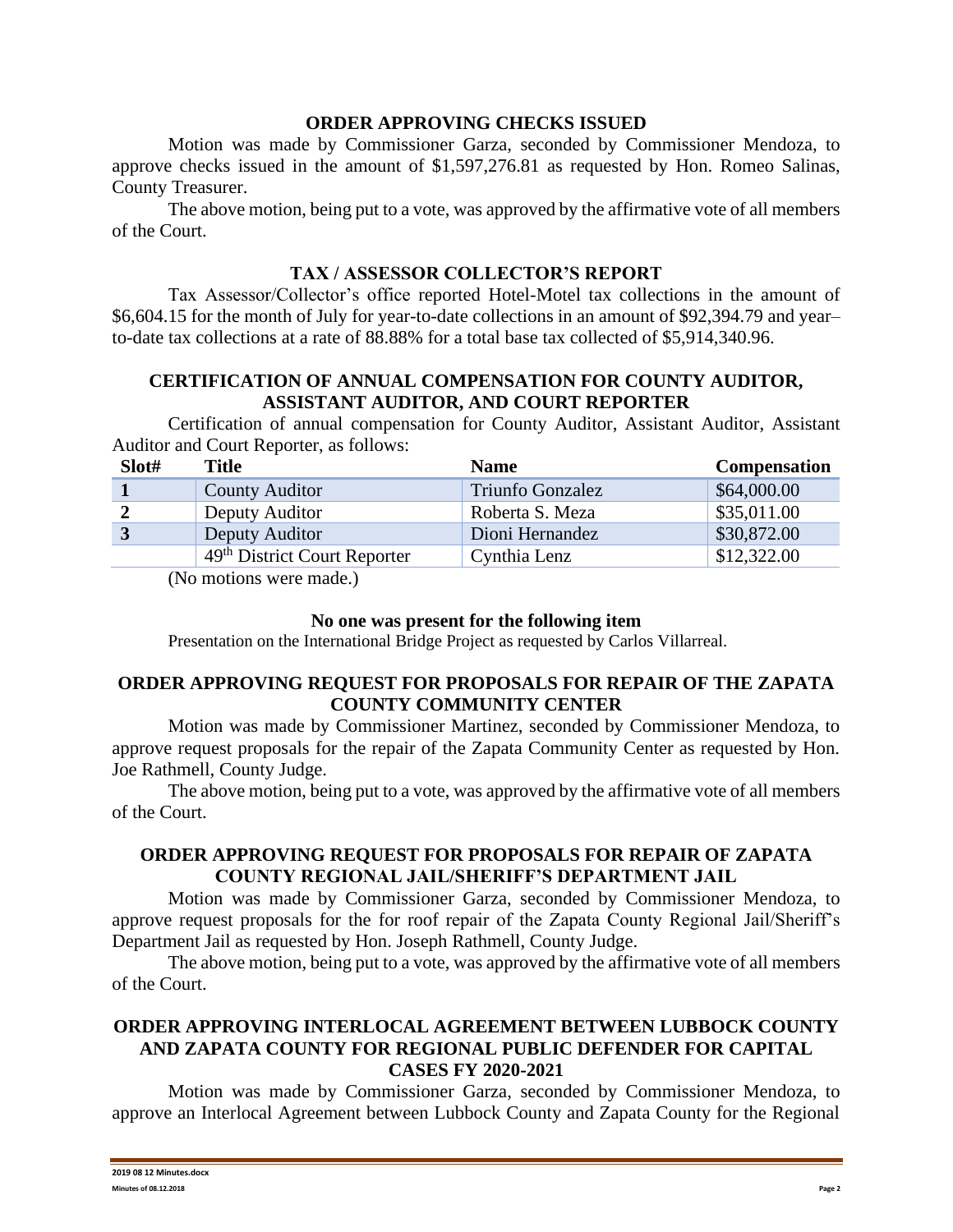Public Defender for capital cases FY 2020-2021, County portion is \$4,267.00, as requested by Hon. Joe Rathmell, County Judge.

The above motion, being put to a vote, was approved by the affirmative vote of all members of the Court.

## **ORDER APPROVING TRANSER OF \$15,000 FROM FUND BALANCE TO LINE ITEM 10-516-730**

Motion was made by Commissioner Mendoza, seconded by Commissioner Martinez, to approve to transfer \$15,000 from the fund balance to line item 10-516-730 as requested by Hon. Joe Rathmell, County Judge.

The above motion, being put to a vote, was approved by the affirmative vote of all members of the Court.

## **ORDER TO APPROVE PAYMENT TO ZAPATA COUNTY CHAMBER OF COMMERCE FOR 2019 BASS CHAMPS SOUTH REGION FISHING TOURNAMENT**

Motion was made by Commissioner Garza, seconded by Commissioner Martinez, to approve payment of \$3,500, out of the Hotel Motel Tax Fund, to the Zapata County Chamber of Commerce for the 2019 Bass Champs South Region Fishing Tournament as requested by Hon. Paco Mendoza, Commissioner Pct. 1.

The above motion, being put to a vote, was approved by the affirmative vote of all members of the Court.

## **ORDER APPROVING PURCHASE OF KEYBOARD AND PRINTER FROM TECHNOLOGY FUND**

Motion was made by Commissioner Mendoza, seconded by Commissioner Martinez, to approve the purchase of a keyboard and printer for the amount of \$1,518.20 to be paid from the technology fund as requested by Hon. Fernando Muñoz, Justice of the Peace Pct. 3.

The above motion, being put to a vote, was approved by the affirmative vote of all members of the Court.

### **ORDER APPROVING FY 2019-2020 ZAPATA COUNTY CALENDAR**

Motion was made by Commissioner Martinez, seconded by Commissioner Garza, to approve the FY 2019-2020 Zapata County Calendar with holidays, commissioners court, and payday schedule as requested by Nellie R. Treviño, Personnel Director.

The above motion, being put to a vote, was approved by the affirmative vote of all members of the Court.

## **ORDER APPROVING 2019-2020 TEXAS ASSOCIATION OF COUNTIES BLUE CROSS BLUE SHIELD RATES**

Motion was made by Commissioner Mendoza, seconded by Commissioner Garza, to approve the 2019-2020 Texas Association of Counties Blue Cross Blue Shield Plan 1400NGS – Option 1 rates as requested by Nellie R. Treviño, Personnel Director.

The above motion, being put to a vote, was approved by the affirmative vote of all members of the Court.

# **ORDER APPROVING 2020 RENEWAL RATES FOR AMERITAS DENTAL AND VISION PLAN**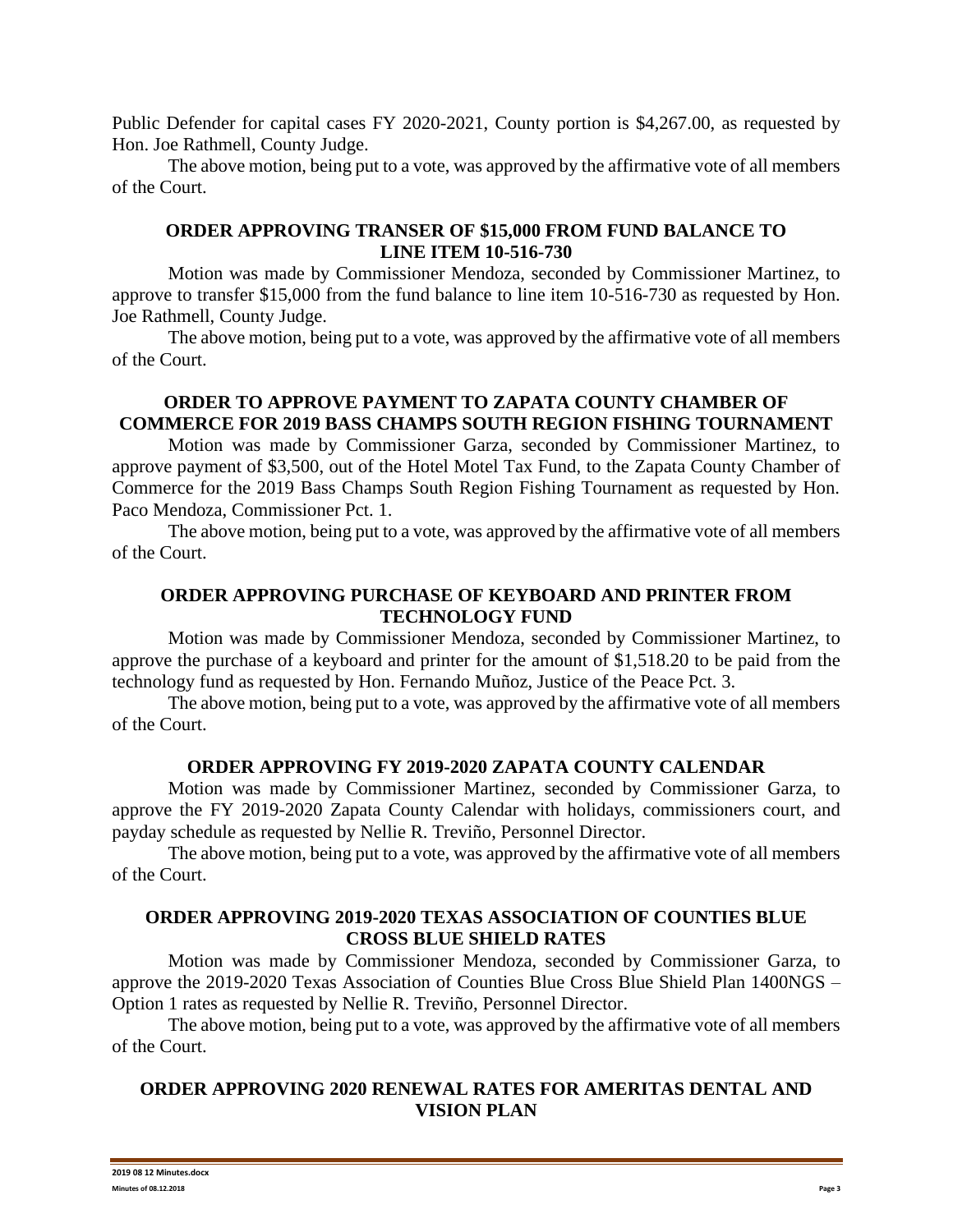Motion was made by Commissioner Mendoza, seconded by Commissioner Martinez, to approve the 2020 renewal rates for Ameritas Dental and Vision plan as requested by Nellie R. Treviño, Personnel Director.

The above motion, being put to a vote, was approved by the affirmative vote of all members of the Court.

#### **ORDER TO TABLE REQUEST BY DANIEL CHAPA DIRECTOR OF SMARTCOM**

Motion was made by Commissioner Garza, seconded by Commissioner Mendoza, to table request by Daniel Chapa, Director of SmartCom, regarding request to approve the purchase of the abandoned water pipe that crosses underneath the Veleño Bridge to cross a fiber optic cable through the pipe.

The above motion, being put to a vote, was approved by the affirmative vote of all members of the Court.

### **ORDER APPROVING AMENDED PLAT FOR FAMILY DOLLAR STORE ZAPATA SUBDIVISION**

Motion was made by Commissioner Mendoza, seconded by Commissioner Garza, to approve amended plat for Family Dollar Store Zapata Subdivision as presented by Kelley Heller-Vella, Melden and Hunt, Inc.

The above motion, being put to a vote, was approved by the affirmative vote of all members of the Court.

#### **ORDER APPROVING LINE ITEM TRANSFERS**

Motion was made by Commissioner Garza, seconded by Commissioner Mendoza, to approve the following line item transfer to meet departmental needs:

|                 | <b>IDEPARTMENT !</b>                                                                                                                                                                                                                                                                                                                                                                                                                                                                       | <b>LINE ITEM</b> | <b>FUND</b>             | <b>AMOUNT</b> |
|-----------------|--------------------------------------------------------------------------------------------------------------------------------------------------------------------------------------------------------------------------------------------------------------------------------------------------------------------------------------------------------------------------------------------------------------------------------------------------------------------------------------------|------------------|-------------------------|---------------|
|                 | <b>FROM</b> Justice of the Peace 2                                                                                                                                                                                                                                                                                                                                                                                                                                                         | 10-455-432       | <b>Equipment Rental</b> | \$1,000.00    |
| TO <sup>1</sup> | Justice of the Peace 2                                                                                                                                                                                                                                                                                                                                                                                                                                                                     | 10-455-428       | Workshop Travel         | \$1,000.00    |
|                 | $\blacksquare$ $\blacksquare$ $\blacksquare$ $\blacksquare$ $\blacksquare$ $\blacksquare$ $\blacksquare$ $\blacksquare$ $\blacksquare$ $\blacksquare$ $\blacksquare$ $\blacksquare$ $\blacksquare$ $\blacksquare$ $\blacksquare$ $\blacksquare$ $\blacksquare$ $\blacksquare$ $\blacksquare$ $\blacksquare$ $\blacksquare$ $\blacksquare$ $\blacksquare$ $\blacksquare$ $\blacksquare$ $\blacksquare$ $\blacksquare$ $\blacksquare$ $\blacksquare$ $\blacksquare$ $\blacksquare$ $\blacks$ |                  |                         |               |

as requested by Hon. Juana Maria Gutierrez, Justice of the Peace Pct. 2.

The above motion, being put to a vote, was approved by the affirmative vote of all members of the Court.

Motion was made by Commissioner Garza, seconded by Commissioner Mendoza, to approve the following line item transfer to meet departmental needs:

|                     | <b>DEPARTMENT</b> | <b>LINE ITEM</b> | <b>FUND</b> | <b>AMOUNT</b> |
|---------------------|-------------------|------------------|-------------|---------------|
| <b>FROM</b> Library |                   | 10-650-427       | Travel      | \$500.00      |
| <b>TO</b>           | Library           | 10-650-310       | Supplies    | \$500.00      |

as requested by Amalia Navarro, Librarian.

The above motion, being put to a vote, was approved by the affirmative vote of all members of the Court.

Motion was made by Commissioner Garza, seconded by Commissioner Mendoza, to approve the following line item transfer to meet departmental needs: *To reapprove items due to a line item error.*

|             | <b>DEPARTMENT</b>               | <b>LINE ITEM</b> | <b>FUND</b>        | <b>AMOUNT</b> |
|-------------|---------------------------------|------------------|--------------------|---------------|
| <b>FROM</b> | Zapata County Waterworks        | 80-600-443       | Electricity        | \$8,500.00    |
| <b>TO</b>   | <b>Zapata County Waterworks</b> | 80-600-341       | Chlorine-Chemicals | \$8,500.00    |
| <b>FROM</b> | <b>Zapata County Waterworks</b> | 80-600-443       | Electricity        | \$1,000.00    |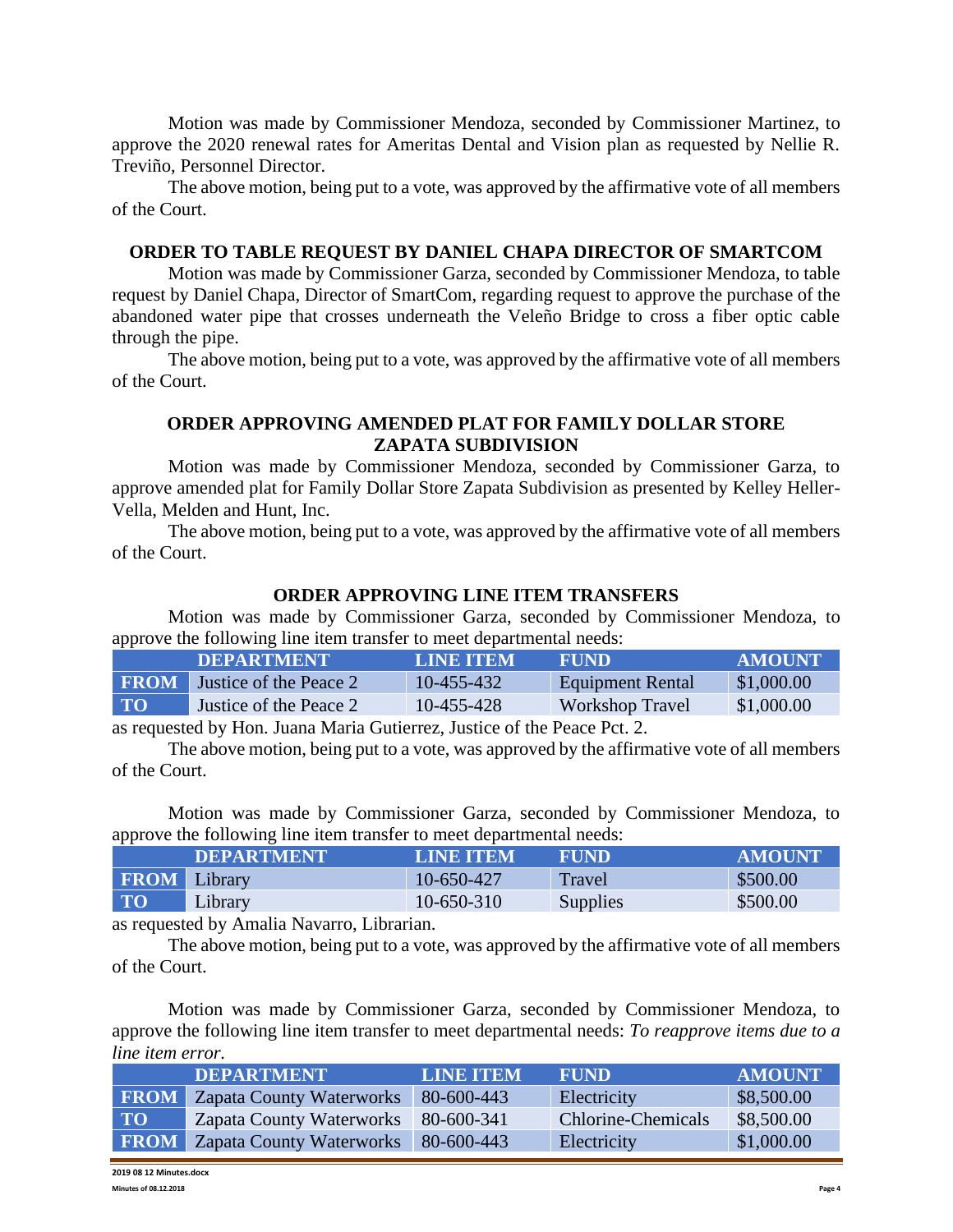| TO T        | <b>Zapata County Waterworks</b> | 80-600-336 | Repair & Maint.           | \$1,000.00 |
|-------------|---------------------------------|------------|---------------------------|------------|
| <b>FROM</b> | <b>Zapata County Waterworks</b> | 80-600-443 | Electricity               | \$8,000.00 |
| <b>TO</b>   | <b>Zapata County Waterworks</b> | 80-600-341 | <b>Chlorine-Chemicals</b> | \$8,000.00 |
| <b>FROM</b> | <b>Zapata County Waterworks</b> | 80-600-443 | Electricity               | \$2,000.00 |
| TO T        | <b>Zapata County Waterworks</b> | 80-600-336 | Repair & Maint.           | \$2,000.00 |

as requested by Carlos Treviño, Water Plant.

The above motion, being put to a vote, was approved by the affirmative vote of all members of the Court.

Motion was made by Commissioner Garza, seconded by Commissioner Mendoza, to approve the following line item transfer to meet departmental needs:

|             | <b>DEPARTMENT</b> | <b>LINE ITEM</b> | <b>FUND</b>             | <b>AMOUNT</b> |
|-------------|-------------------|------------------|-------------------------|---------------|
| <b>FROM</b> | Constable Pct. 4  | 10-550-313       | Supplies Pct. #4        | \$100.00      |
| <b>TO</b>   | Constable Pct. 2  | 10-550-311       | Supplies Pct. #2        | \$100.00      |
| <b>FROM</b> | Constable Pct. 4  | 10-550-333       | Fuel Pct. #4            | \$244.00      |
| <b>TO</b>   | Constable Pct. 2  | 10-550-311       | Supplies Pct. #2        | \$244.00      |
| <b>FROM</b> | Constable Pct. 4  | 10-550-430       | Workshop/Travel Pct. #4 | \$14.00       |
| <b>TO</b>   | Constable Pct. 2  | 10-550-311       | Supplies Pct. #2        | \$14.00       |
| <b>FROM</b> | Constable Pct. 2  | 10-550-455       | Repairs Pct. #2         | \$43.41       |
| <b>TO</b>   | Constable Pct. 2  | 10-550-311       | Supplies Pct. #2        | \$43.41       |
| <b>FROM</b> | Constable Pct. 2  | 10-550-428       | Workshop/Travel Pct. #2 | \$267.58      |
| <b>TO</b>   | Constable Pct. 2  | 10-550-311       | Supplies Pct. #2        | \$267.58      |
| <b>FROM</b> | Constable         | 10-550-305       | Uniforms                | \$631.00      |
|             | Uniform           |                  |                         |               |
| <b>TO</b>   | Constable Pct. 2  | 10-550-311       | Supplies Pct. #2        | \$631.00      |

as requested by Hon. Daniel Arriaga, Constable Pct. 2.

The above motion, being put to a vote, was approved by the affirmative vote of all members of the Court.

# **MOTION WAS MADE BY COMMISSIONER GARZA, SECONDED BY COMMISSIONER MENDOZA, TO ENTER INTO EXECUTIVE SESSION**

# **MOTION WAS MADE BY COMMISSIONER MARTINEZ, SECONDED BY COMMISSIONER GARZA, TO RETURN TO REGULAR SESSION**